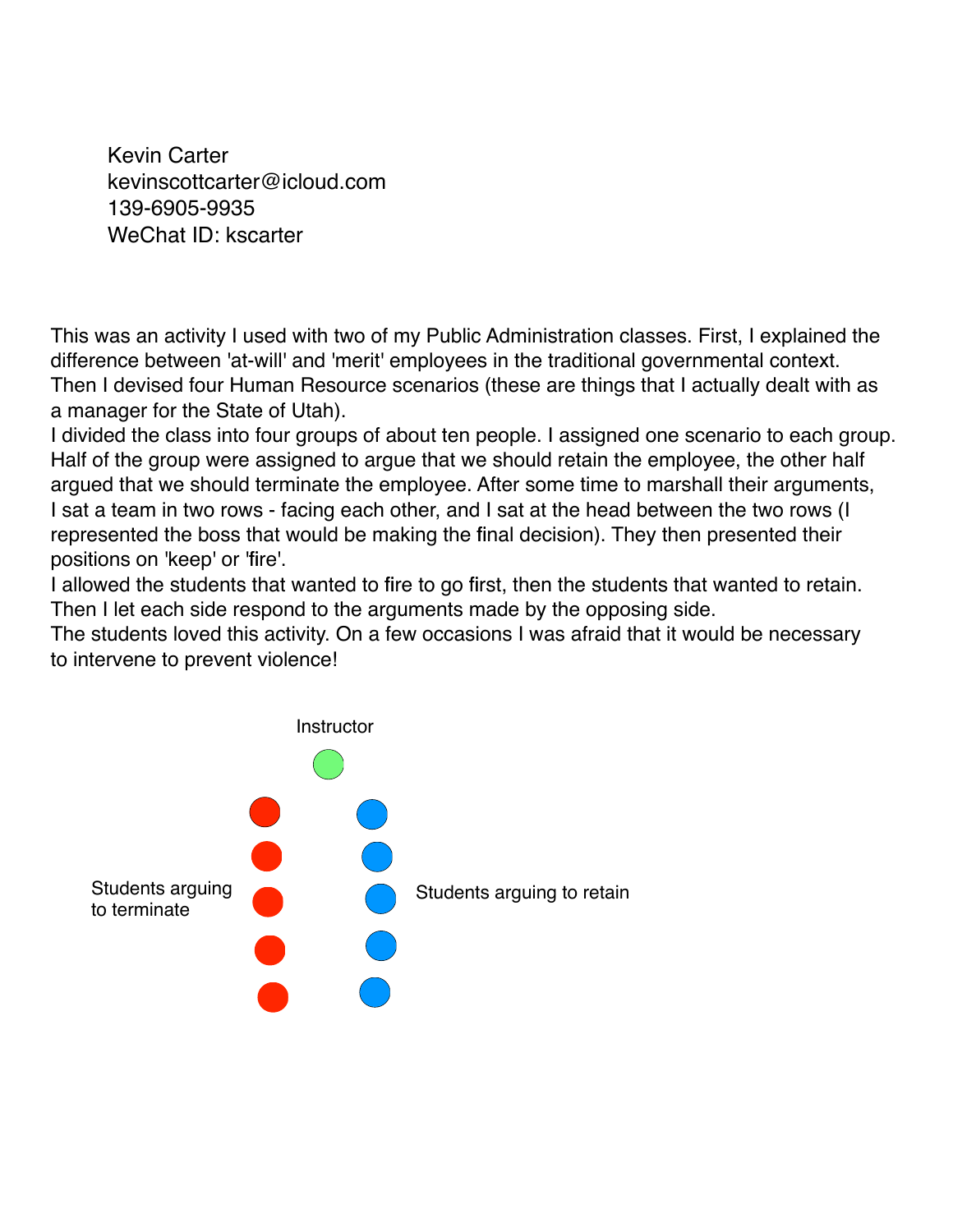# Public Employment

In America, most public agencies have two types of employees: 1) 'at will'; and 2) 'merit, or civil service'.

#### **At-will Employees**

At-will employees are appointed to their job. Most 'at-will' jobs pay very well. Frequently, they are upper-level management positions. In many instances, they work closely with elected officials - sometimes even as personal staff to elected officials. Occasionally, they are appointed to a position because they have influential family members or friends. They can be terminated at any time, for any reason. If they are working for an elected official they usually are replaced when the elected official leaves office. If they are terminated they usually have very few options for appeal.

#### **Merit Employees**

Merit employees must compete for their jobs. Once they are hired they cannot be terminated easily, and never for political purposes. Most jobs in government are filled by merit employees. Usually they are well-educated and have good skills. Most teachers in America are merit employees. Before you can terminate a merit employee, you must give them an opportunity to improve their performance or correct deficiencies in their work. If after several attempts, over many months, to get them to improve their performance they still are doing unacceptable work, they can be terminated. However, once they are terminated they can ask an independent source to review the situation and determine if their termination was justified. They often prevail during these independent reviews. Most agencies do not like to attempt to terminate merit employees because it is always complicated and the agencies frequently will fail. In some instances they may be sued by the employee and lose substantial sums of money.